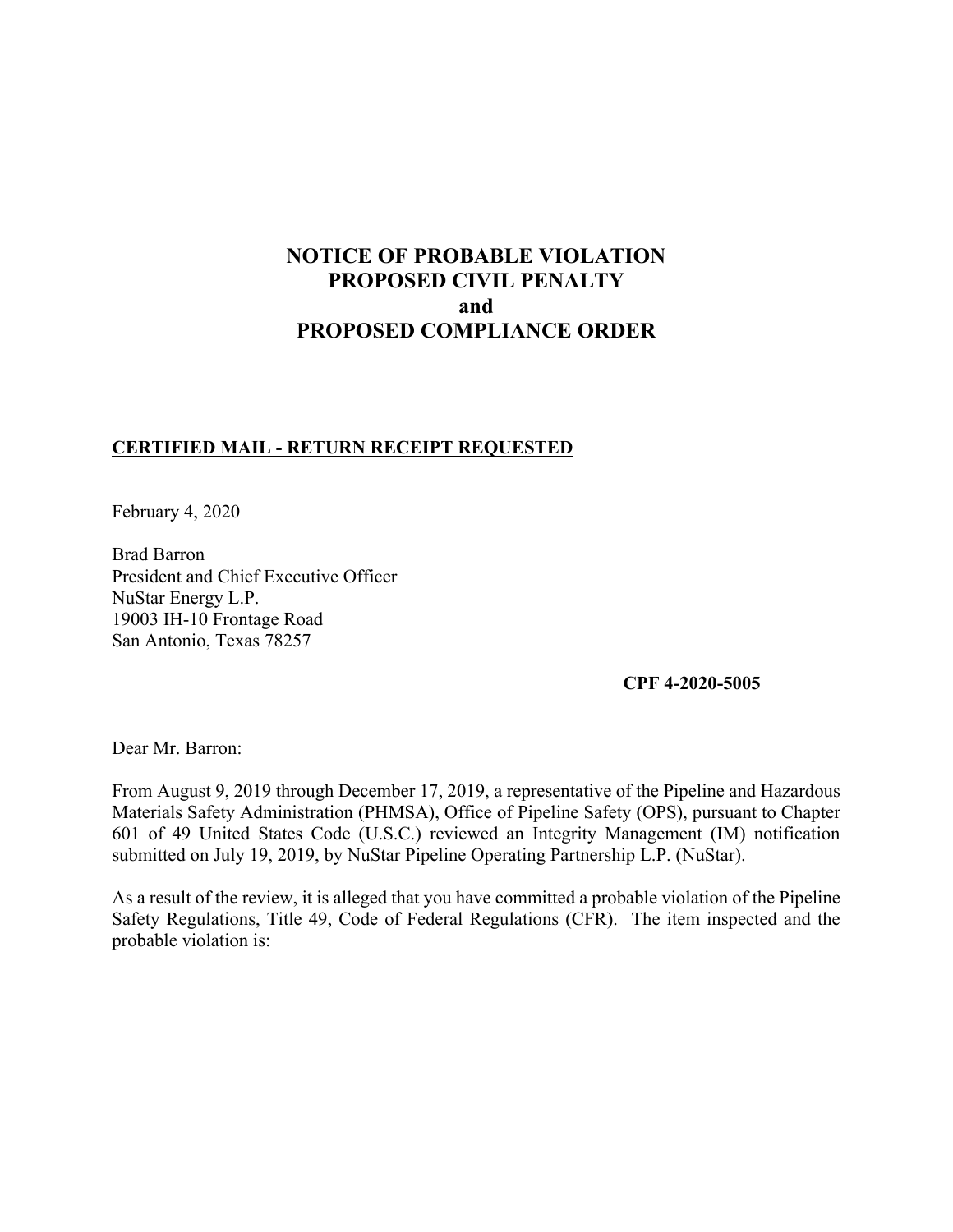#### **1. § 195.452 Pipeline integrity management in high consequence areas.**

**(j) What is a continual process of evaluation and assessment to maintain a pipeline's integrity?** 

# **(1) General. After completing the baseline integrity assessment, an operator must continue to assess the line pipe at specified intervals and periodically evaluate the integrity of each pipeline segment that could affect a high consequence area.**

NuStar failed to continue to assess the line pipe at specified intervals and periodically evaluate the integrity of each pipeline segment that could affect a high consequence area after completing the baseline integrity assessment. NuStar is required to continue to assess its pipelines and periodically evaluate the integrity of its lines at intervals no longer than 5 years (68 months), as specified in  $\S$  195.452(j)(3). NuStar failed to assess its 4-inch Hermann anhydrous ammonia pipeline located in Hermann, Missouri within the required 5-year (not to exceed 68 months) interval.

On August 23, 2019, PHMSA confirmed that the last successful completed assessment (MFL) was performed on November 19, 2013, which would require NuStar to complete its next assessment no later than November 18, 2018. NuStar has not completed the required assessment.

#### Proposed Civil Penalty

Under 49 U.S.C. § 60122 and 49 CFR § 190.223, you are subject to a civil penalty not to exceed \$218,647 per violation per day the violation persists, up to a maximum of \$2,186,465 for a related series of violations. For violation occurring on or after November 27, 2018 and before July 31, 2019, the maximum penalty may not exceed \$213,268 per violation per day, with a maximum penalty not to exceed \$2,132,679. For violation occurring on or after November 2, 2015, and before November 27, 2018, the maximum penalty may not exceed \$209,002 per violation per day, with a maximum penalty not to exceed \$2,090,022. For violations occurring prior to November 2, 2015, the maximum penalty may not exceed \$200,000 per violation per day, with a maximum penalty not to exceed \$2,000,000 for a related series of violations. The Compliance Officer has reviewed the circumstances and supporting documentation involved for the above probable violation(s) and has recommended that you be preliminarily assessed a civil penalty of \$10,300 as follows:

 1 \$10,300

**ALTY**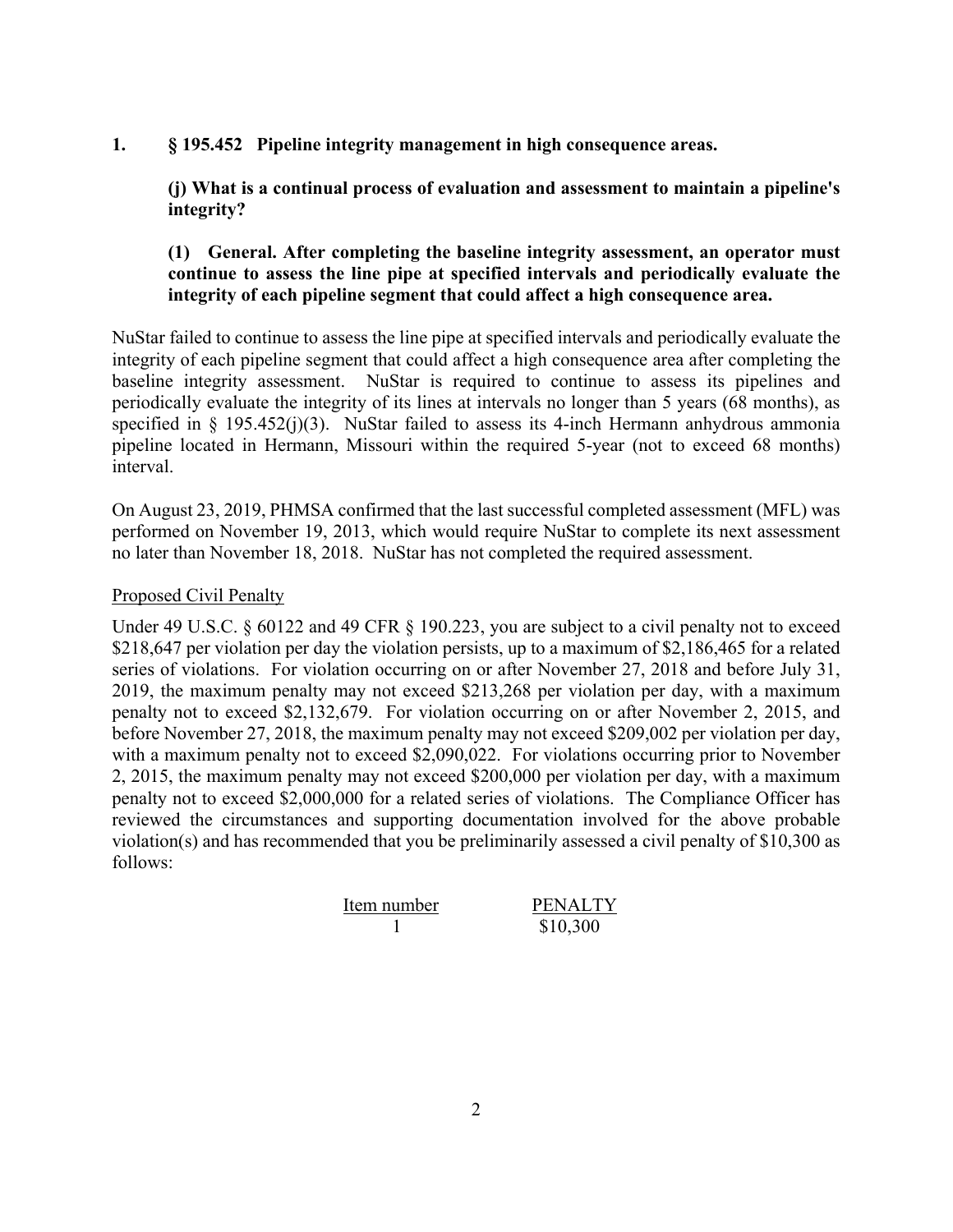#### Proposed Compliance Order

With respect to item number 1 pursuant to 49 U.S.C. § 60118, the Pipeline and Hazardous Materials Safety Administration proposes to issue a Compliance Order to NuStar. Please refer to the *Proposed Compliance Order*, which is enclosed and made a part of this Notice.

## Response to this Notice

Enclosed as part of this Notice is a document entitled *Response Options for Pipeline Operators in Enforcement Proceedings*. Please refer to this document and note the response options. All material you submit in response to this enforcement action may be made publicly available. If you believe that any portion of your responsive material qualifies for confidential treatment under 5 U.S.C. 552(b), along with the complete original document you must provide a second copy of the document with the portions you believe qualify for confidential treatment redacted and an explanation of why you believe the redacted information qualifies for confidential treatment under 5 U.S.C. 552(b).

Following the receipt of this Notice, you have 30 days to submit written comments, or request a hearing under 49 CFR § 190.211. If you do not respond within 30 days of receipt of this Notice, this constitutes a waiver of your right to contest the allegations in this Notice and authorizes the Associate Administrator for Pipeline Safety to find facts as alleged in this Notice without further notice to you and to issue a Final Order. If you are responding to this Notice, we propose that you submit your correspondence to my office within 30 days from receipt of this Notice. This period may be extended by written request for good cause.

In your correspondence on this matter, please refer to **CPF 4-2020-5005** and, for each document you submit, please provide a copy in electronic format whenever possible.

Sincerely,

Mary L. McDaniel, P.E. Director, Southwest Region Pipeline and Hazardous Materials Safety Administration

cc: Gary Koegeboehn, Vice President Operations, NuStar Pipeline Operating Partnership, L.P., 19003 IH-10 West, San Antonio, Texas 78257

Enclosures: *Proposed Compliance Order Response Options for Pipeline Operators in Enforcement Proceedings*